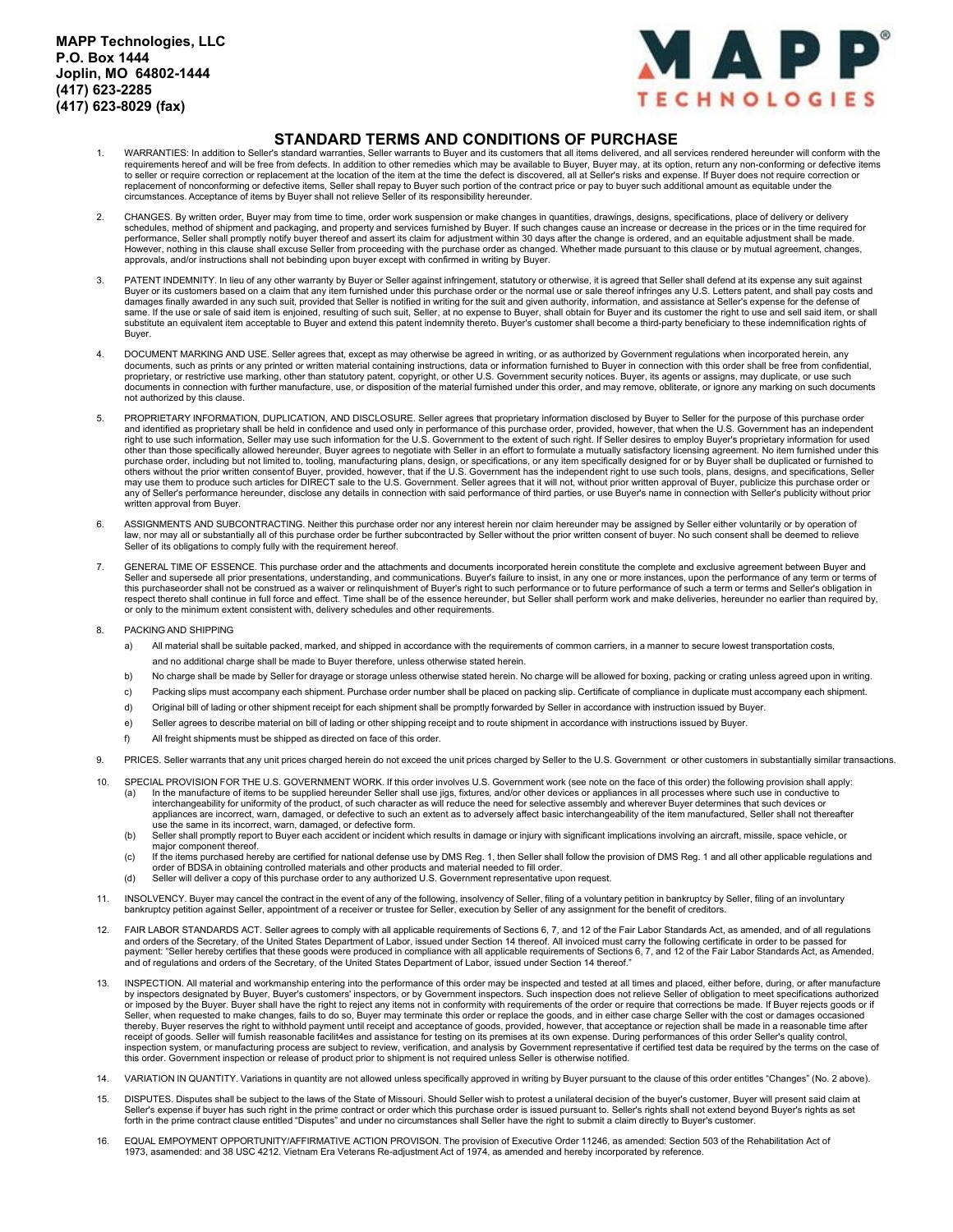

# **Supplier Quality Assurance Requirements**

The information contained herein is applicable to the Purchase Order Requirements and as such shall form part of the Terms and Conditions. Acceptance of Purchase Order shall obligate supplier to the following minimum Quality System Requirements.

- **Note 1** Supplier shall maintain a Quality System, compliant with the basic intent of ISO9001 and AS9100 requirements.
- **Note 2** Supplier shall provide a Certificate of Conformance (C of C) and/or a Certificate of Analysis (C of A) as noted on Purchase Order. If not stated for whatever reason, a C of C is required as a minimum.

**Certificate of Conformance** – is a certificate and/or statement on supplier's documentation that certifies that the Material, Assembly and/or Processes utilized Conform and are in accordance with Mid-America Purchase Order Requirements.

#### **Certifications (C of C's) shall contain the following as a minimum.**

- A. MAPP Technologies Purchase Order Number.
- B. Quantity
- C. Description of Goods and/or Part Name in this Shipment.
- D. Perishable Material labels and CoC/CoA shall provide MM/DD/YYYY of expiry.
- E. Identification of the Drawing and/or Part Number ordered as stated on the Purchase Order.
- F. Identify S/N's and/or Lot Numbers if applicable.
- G. List Specifications and/or Processes performed.
- H. Name of Supplier.
- I. Signature of Responsible Company and/or Quality System Representative.

- **Note 3** Supplier shall, when required, provide right of access to MAPP, MAPP's customer representatives and/or regulatory agencies to all facilities involved in the production of product and to pertinent and applicable records.
- **Note 4** Supplier shall not disposition non-conforming material without review and/or approval from MAPP.
- **Note 5** Supplier shall flow down all requirements of this document to their sub tier suppliers.
- **Note 6** Supplier shall retain records pertaining to this order for a minimum of 10 years.
- **Note 7** Changes to material or processes shall not be made without approval from MAPP.
- **Note 8** If applicable, a record of NDT qualified personnel shall be maintained by the supplier.
- **Note 9** The recording of false, fictitious, or fraudulent statements on any document may be punished as a felony under Federal Statutes including Federal Law, Title 1B, Chapter 47
- **Note 10** Supplier shall have a FOD control system as appropriate to their product / process.
- **Note 11** Supplier shall have a counterfeit control system as appropriate to their product/process.
- **Note 12** Additional Requirements as listed on Purchase Order.
- **Note 13 MAPP Technologies, L.L.C. Supplier Terms and Conditions can be accessed electronically via the following link:**

 $\mathcal{L}_\mathcal{L} = \{ \mathcal{L}_\mathcal{L} = \{ \mathcal{L}_\mathcal{L} = \{ \mathcal{L}_\mathcal{L} = \{ \mathcal{L}_\mathcal{L} = \{ \mathcal{L}_\mathcal{L} = \{ \mathcal{L}_\mathcal{L} = \{ \mathcal{L}_\mathcal{L} = \{ \mathcal{L}_\mathcal{L} = \{ \mathcal{L}_\mathcal{L} = \{ \mathcal{L}_\mathcal{L} = \{ \mathcal{L}_\mathcal{L} = \{ \mathcal{L}_\mathcal{L} = \{ \mathcal{L}_\mathcal{L} = \{ \mathcal{L}_\mathcal{$ 

http://mapp-technologies.com/wp-content/themes/mapp-mini/docs/Supplier-Terms-&-QC-Requirements.pdf

### $\mathcal{L}_\mathcal{L} = \{ \mathcal{L}_\mathcal{L} = \{ \mathcal{L}_\mathcal{L} = \{ \mathcal{L}_\mathcal{L} = \{ \mathcal{L}_\mathcal{L} = \{ \mathcal{L}_\mathcal{L} = \{ \mathcal{L}_\mathcal{L} = \{ \mathcal{L}_\mathcal{L} = \{ \mathcal{L}_\mathcal{L} = \{ \mathcal{L}_\mathcal{L} = \{ \mathcal{L}_\mathcal{L} = \{ \mathcal{L}_\mathcal{L} = \{ \mathcal{L}_\mathcal{L} = \{ \mathcal{L}_\mathcal{L} = \{ \mathcal{L}_\mathcal{$ *The mission of MAPP Technologies, L.L.C.*

*MAPP is a quality-oriented, customer-focused organization.*

*By partnering with our customers to solve their most pressing problems through exceptional manufacturing and special processing capability. We contribute to a world in which people feel protected, safe, and secure.*

**Certificate of Analysis –** and/or Material Test Report is the Chemical and/or Physical test reports on the material(s) used or supplied in complying with Purchase Order Requirements. These reports and/or analysis shall be furnished and accompany the shipment. Test reports / analysis must show the material specification, actual chemical analysis and physical properties of the material.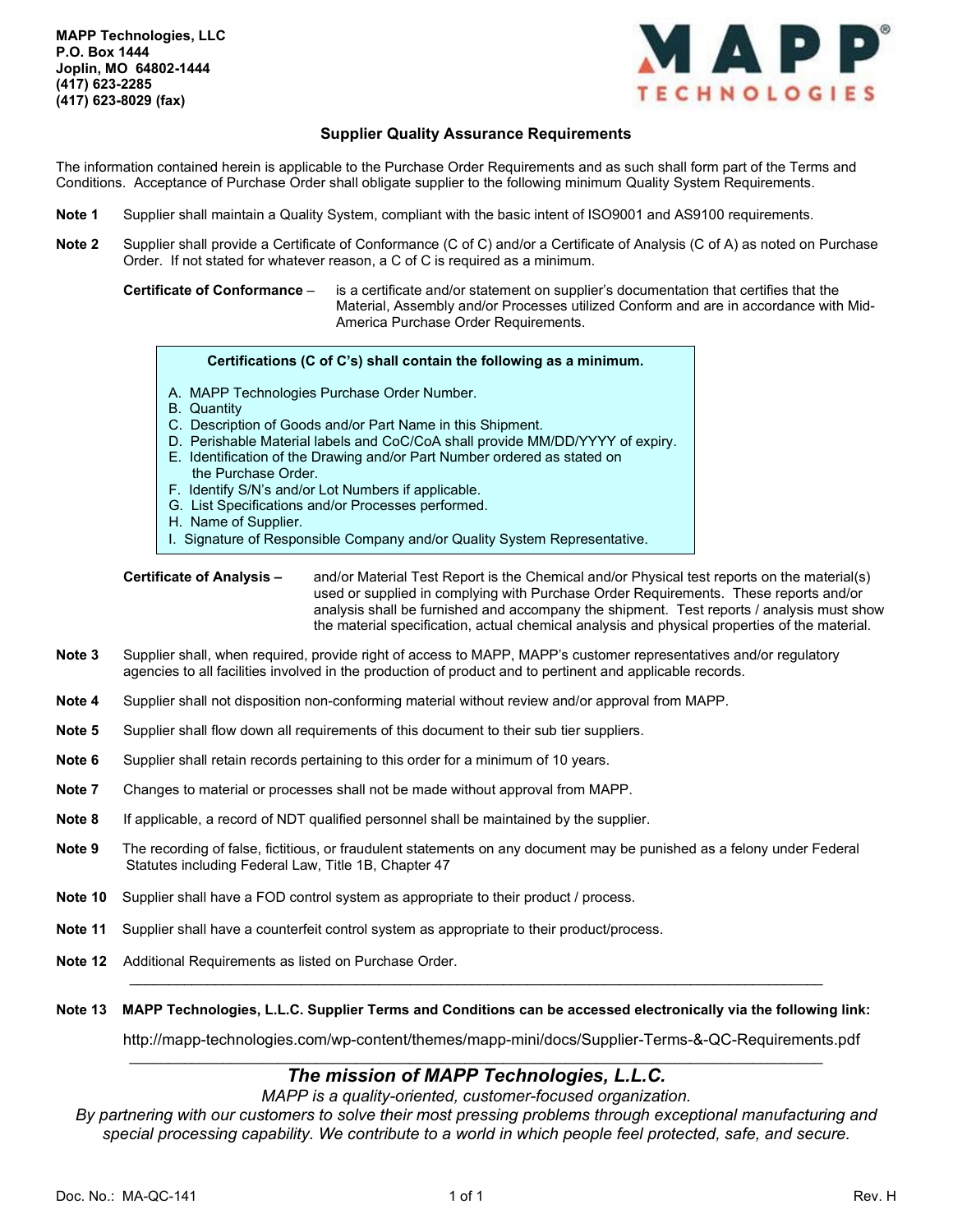

## **Aerospace Supplier Quality Assurance Requirements**

The information contained herein is applicable to the Purchase Order Requirements and as such shall form part of the Terms and Conditions. Acceptance of Purchase Order shall obligate supplier to the following minimum Quality System Requirements.

- **Note 1** Supplier shall maintain, as applicable, a Quality System that is certified to ISO9001 and/or AS9100 requirements.
- **Note 2** Supplier shall provide a Certificate of Conformance (C of C) and/or a Certificate of Analysis (C of A) as noted on Purchase Order. If not stated for whatever reason, a C of C is required as a minimum.

**Certificate of Conformance** – is a certificate and/or statement on supplier's documentation that certifies that the Material, Assembly and/or Processes utilized Conform and are in accordance with MAPP Purchase Order Requirements.

### **Certifications (C of C's) shall contain the following as a minimum.**

- A. MAPP Technologies Purchase Order Number.
- B. Quantity
- C. Description of Goods and/or Part Name in this Shipment.
- D. Perishable Material labels and CoC/CoA shall provide MM/DD/YYYY of expiry.
- E. Identification of the Drawing and/or Part Number ordered as stated on the Purchase Order.
- F. Identify S/N's and/or Lot Numbers if applicable.
- G. List Specifications and/or Processes performed.
- H. Name of Supplier.
- I. Signature of Responsible Company and/or Quality System Representative.

- **Note 3** Supplier shall, when required, provide right of access to MAPP, MAPP's customer representatives and/or regulatory agencies to all facilities involved in the production of product and to pertinent and applicable records.
- **Note 4** Supplier shall not disposition non-conforming material without review and/or approval from MAPP and MAPP's customer. MAPP shall be notified within 24 hours of NCM occurrence.
- **Note 5** Supplier shall flow down all requirements of this document to their sub tier suppliers. A record of approved critical sub tiers shall be available.
- **Note 6** Supplier shall retain records pertaining to this order for a minimum of 10 years unless otherwise directed.
- **Note 7** Changes to material or processes shall not be made without approval from MAPP and MAPP's customers.
- **Note 8** If applicable, a record of NDT qualified personnel shall be maintained by the supplier.
- **Note 9** The recording of false, fictitious, or fraudulent statements on any document may be punished as a felony under Federal Statutes including Federal Law, Title 1B, Chapter 47
- **Note 10** Supplier shall have a FOD control system in compliance with AS9146 requirements.
- **Note 11** Supplier shall have a counterfeit control system in compliance with AS6174 requirements.
- **Note 12** Supplier shall flow down to sub-tier's, as applicable, REACH requirements.
- **Note 13** Additional Requirements as listed on Purchase Order
- **Note 14** The items to be supplied pursuant to this purchase order include defense articles classified under USML Category VIII (h)(1) and technical data classified under USML Category VIII(i) that are being exported pursuant 22 CFR 126.5(b). Upon return of the hardware to the United States, the import documentation should reflect that the items were temporarily exported in accordance with 22 CFR 126.5 (b).
- **Note 15 DESTINATION CONTROL STATEMENT**: Theses items are controlled by the U.S government and authorized for export only to the country of ultimate destination for use by the ultimate consignee or end user(s) herein identified. They may not be resold, transferred, or otherwise disposed of, to any other country or to any person other than the authorized ultimate

**Certificate of Analysis –** and/or Material Test Report is the Chemical and/or Physical test reports on the material(s) used or supplied in complying with Purchase Order Requirements. These reports and/or analysis shall be furnished and accompany the shipment. Test reports / analysis must show the material specification, actual chemical analysis, and physical properties of the material.